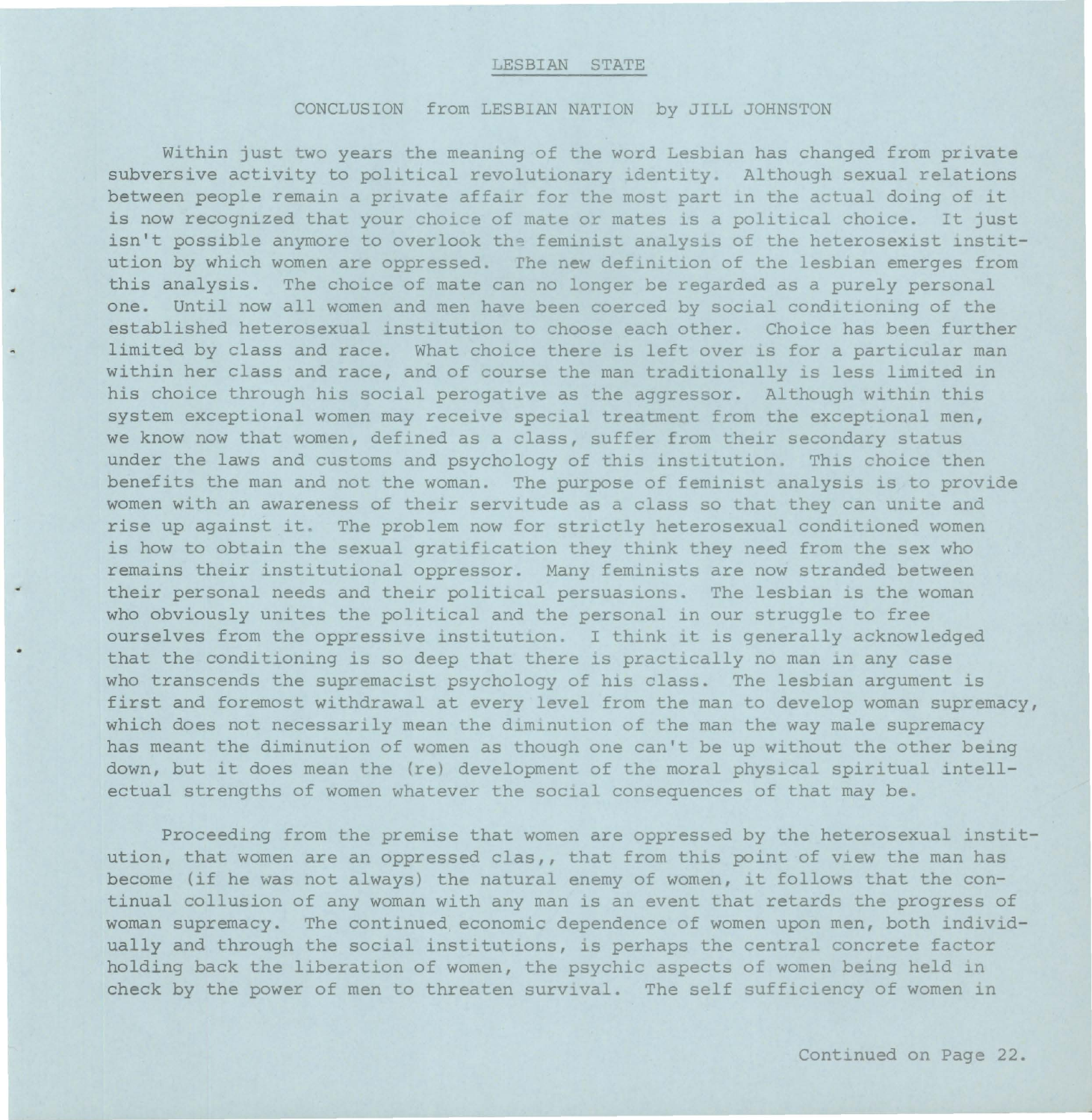## LESBIAN STATE (contd.)

the end will have to mean much more than an apparent individual solution to the problem. We remain fugitives.

It is the banding together of fugitives which constitutes the phenonmenon of revolutionary opposition. Ti-Grace Atkinson has said "It is the association by choice of individual members of any Oppressed group, the massing of power, which is essential to resistance. It is the commitment of individuals to common goals, and to death if necessary, that determines the strength of an army. In war, even political warfare, there is no distinction between the political and the personal. (Can you imagine a Frenchman serving in the French army from 9 to 5, then trotting "home" to Germany for supper and overnight? That's called game playing, or collaboration, not political commitment.) It is this commitment, by choice, full-time of one woman to others of her class that is called lesbianism. It is the full-time commitment, against any and all personal considerations if necessary, that constitutes the political significance of lesbianism." Atkinson correctly placed the lesbian as that tiny minority within the Oppressed who refuse to play out its proper political function in society. As such the lesbian or this "minority is labelled by those in power, the Oppressor as the 'criminal' element." When the criminal element is politicized it becomes a revolutionary force. Black men in jail have defined themselves as political prisoners. Lesbians are defining themselves as political outcasts and as such constitute a political group legitimate by its own creation and challenging by its very existence if not by any overt action the exclusive political dominion of the heterosexual institution by which women are maintained as the subservient caste. By this definition lesbians are in the vanguard of the resistance. If driven back from a position as a groups with political consciousness the lesbian would become again a private suffering fugitive, or criminal, or sick person by psychiatric terminology, and permitted to exist only under the old conspiracy of silence.

Historically the Lesbian has two choices: being criminal or going straight. The present revolutionary project is the creation of legitimate state defined by women. Only women can do this. Going straight is legitimizing your oppression. As was being criminal. A male society will not permit any choice for a woman. The women therefore can't expect anything from the men except token concessions and class privilege. The totally woman committed woman, or lesbian who shares this consciousness with other women, is the political nucleus of a woman's or lesbian state - a state within from exclusive woman strength building its own institutions of self support and identity.

The word lesbian has expanded so much through political definition that it should no longer refer exclusively to a woman simply in sexual relation to another woman. The word has in fact had pornographic implications, as though a lesbian was a woman who did nothing but enjoy sex, an implication employed as a tool of discrimination. The word is now a generic term signifying activism and resistance and the envisioned goal of a woman committed state. And in such a state a woman or lesbian will also be free to reproduce herself as she pleases, that is on her own terms *in* a woman supportive environment in which the child has a legal identity derived from its mother, still the only clear parent. The essence of the new political definition is peer grouping. Women and men are not peers and and many peoply seriously doubt whether we ever were or ever could be. The male remains